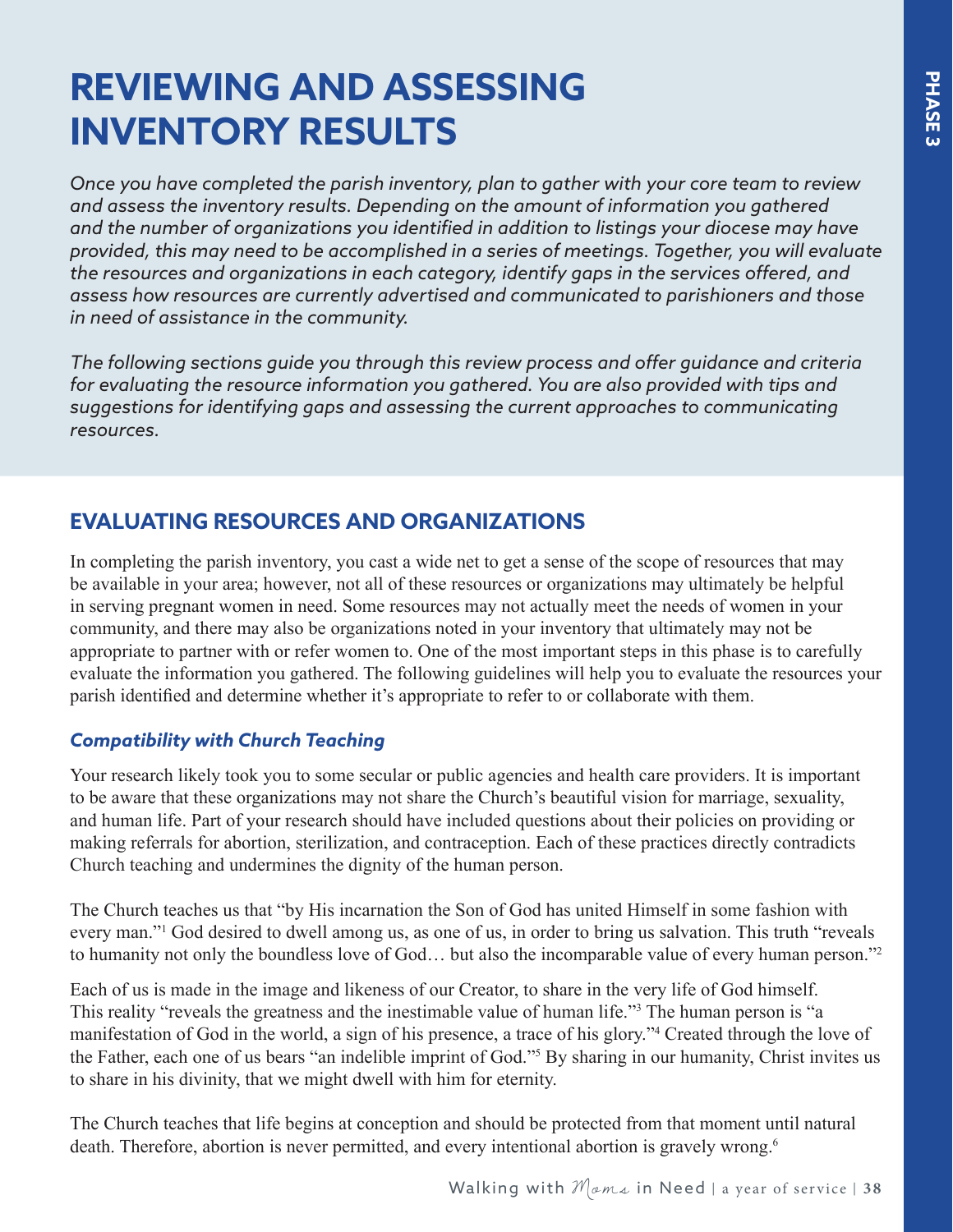<span id="page-1-0"></span>The Church also tells us that married couples are called to embrace the great dignity of their vocation in generously welcoming and opening themselves to receiving new life in the gift of children. Married couples' capacity to conceive and bring forth new life is a very real and beautiful participation in the creative work of God himself.

While the decision to seek, postpone, or avoid pregnancy at a given time in their marriage is entrusted to a married couple's prayerful and prudential discernment, what they cannot do is separate the life-giving aspect of sex from the love-making aspect. (Learn more about cooperating with God's plan for married life and love through the practice of [Natural Family Planning](http://www.usccb.org/issues-and-action/marriage-and-family/natural-family-planning/index.cfm).) The sexual act is meant to renew the marital covenant, repeating over and over again, "I give myself to you entirely, unreservedly, holding nothing back." By its very nature, any expression of marital love must be total, faithful, and fruitful.

Sterilization and contraception sever the procreative from the unitive aspect of sex, thereby rejecting one of the three characteristics of married love—fruitfulness. "Fruitfulness" doesn't mean that every time a couple gives themselves to each other in sexual union, a child should be conceived. But it does mean that the couple is open to the possibility each time. Conversely, every time a couple has sex, either using contraception or having been sterilized, their bodies are speaking a kind of half-truth to each other, not giving full expression to the love they have for each other.

Married couples are made to give completely of themselves through the marital act of having sex; holding back their fertility is holding back a part of their very being. When we reject God's design for us, we not only reject his plan—which is always for our ultimate happiness with him—we reject God himself, who loves us more than we can possibly fathom.



[1](#page-0-0) Pope Paul VI, *Gaudium et spes: Pastoral Constitution on the Church in the Modern World*, (Vatican City: Libreria Editrice Vaticana, 1965), 22. [2](#page-0-0) Pope John Paul II, *Evangelium vitae,* (Vatican City: Libreria Editrice Vaticana, 1995), 2.

[3](#page-0-0) *Ibid.*

[4](#page-0-0) Pope John Paul II, *Evangelium vitae,* 34.

[5](#page-0-0) Pope John Paul II, *Evangelium vitae,* 35.

[6](#page-0-0) *Catechism of the Catholic Church*, 2nd ed., 2271.

*Catechism of the Catholic Church*, second edition © 2000 LEV-USCCB. Used with permission. Excerpts from *Gaudium et spes: Pastoral Constitution on the Church in the Modern World* © 1965, *Evangelium vitae (The Gospel of Life)*, © 1995, Libreria Editrice Vaticana. Used with permission. All rights reserved. Copyright © 2020, United States Conference of Catholic Bishops, Washington, DC. All rights reserved.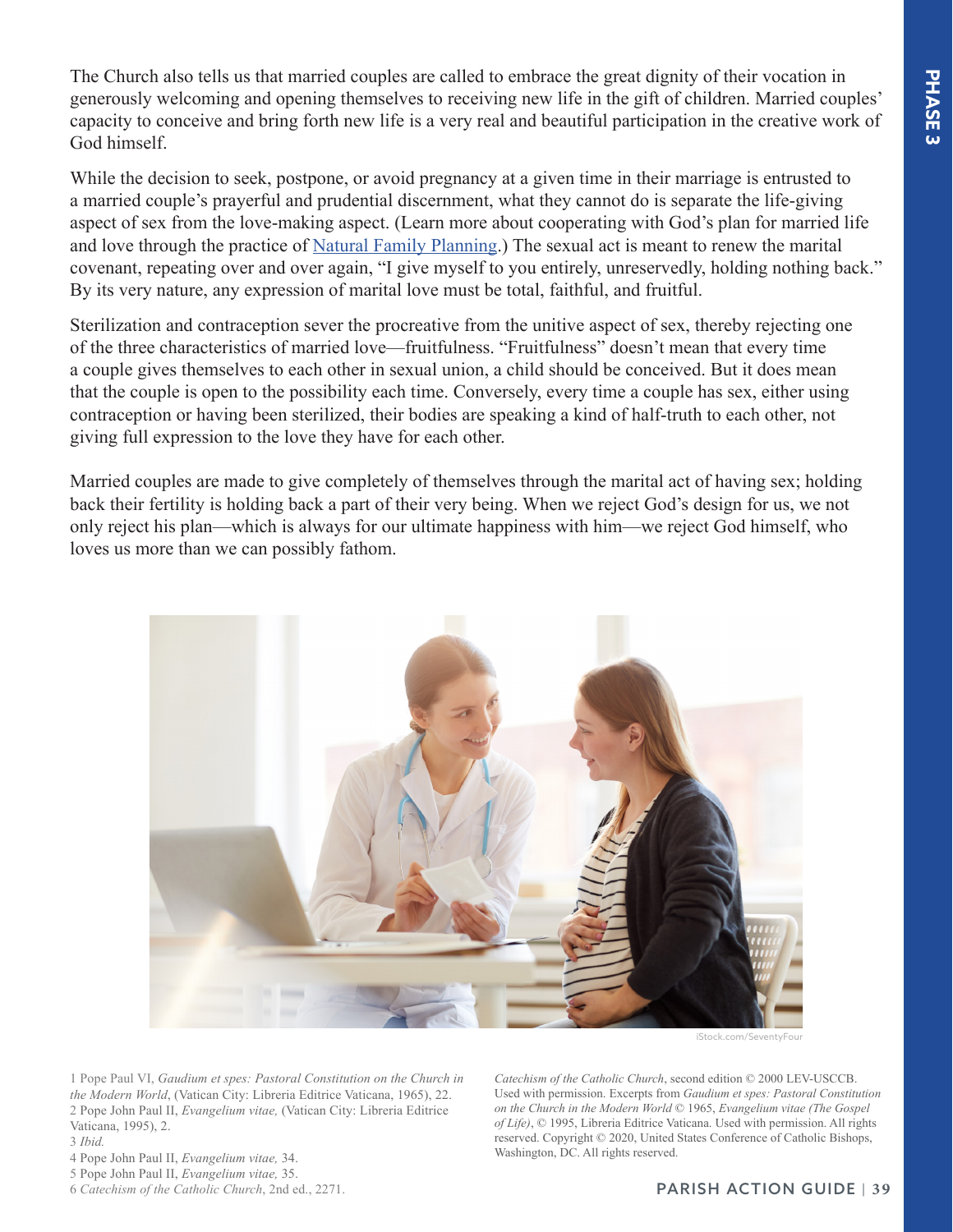PHASE<sub>3</sub> **PHASE 3**

When evaluating a resource, organization, or agency that you may partner with or refer to, find out whether they promote, perform, or make referrals for abortion, contraception, or sterilization, or violate other Church teachings. Usually, it is not appropriate to direct vulnerable women to such agencies; however, there may be instances in which you may need to utilize the resources of an organization that does not fully act in accord with Church teaching. For example, it may be necessary to utilize the services of a public health center to obtain medical care for a pregnant woman in need. Government-sponsored health centers often do not comply with Church teaching. In these types of situations, it is important to explain these concerns to the mother you are assisting and accompany her as much as possible, bearing witness to the truth of the Gospel and the teachings of Christ with regards to married love, sexuality, and the sacredness of human life.

Your diocese may provide additional guidelines and standards for working with outside organizations. Be sure to consult your pastor and your Diocesan Contact Person for help in determining if an organization is an appropriate resource or partner, especially if it was not included in a diocesan listing. As you go through this process, you will likely remove resources or organizations from the inventory. Your goal should be to identify the best resources in your area, so that you will be ready to provide referrals for any woman who comes to the parish seeking assistance. These will likely be the local pregnancy resource centers and Catholic social service agencies with which you began the inventory process; however, you may have discovered additional resources to also keep in mind and refer to.

#### *Overall Helpfulness and Reliability*

The inventory asked you to document a wide range of resources in your local area. Some of the resources or organizations you identified may not be a good fit for you to work with. When evaluating a particular resource or organization, in addition to evaluating their compliance with Church teaching, you should also consider their specific services, availability, distance, dependability, and so forth. *Do the services provided by a particular organization meet the needs of the women in your community? Is the organization open a reasonable number of hours each week? Can this organization be trusted to return phone calls, respond to emails, and provide reliable service overall? Is the organization located within reasonable distance of the parish? In your interactions with the organization, have its members been kind, courteous, and professional? Have you had success in building a relationship with this organization?*



iStock.com/Tonktiti

Ultimately, you need to determine if your parish has confidence in sending a pregnant woman in need to this organization or agency. During a time of crisis, you want to avoid sending a mother on a fruitless search for a resource that only leads to a dead end. Your goal is to obtain accurate contact information and to help to pave the way for her to find the resources that she needs most.

Your parish may determine it would like to have a primary and secondary list for referrals. You will likely build strong relationships with a small group of organizations in your local area. However, these primary referral sources may not always offer a specific service needed by a woman in your community. In such cases, it can be good to have a secondary list of additional resources to rely on.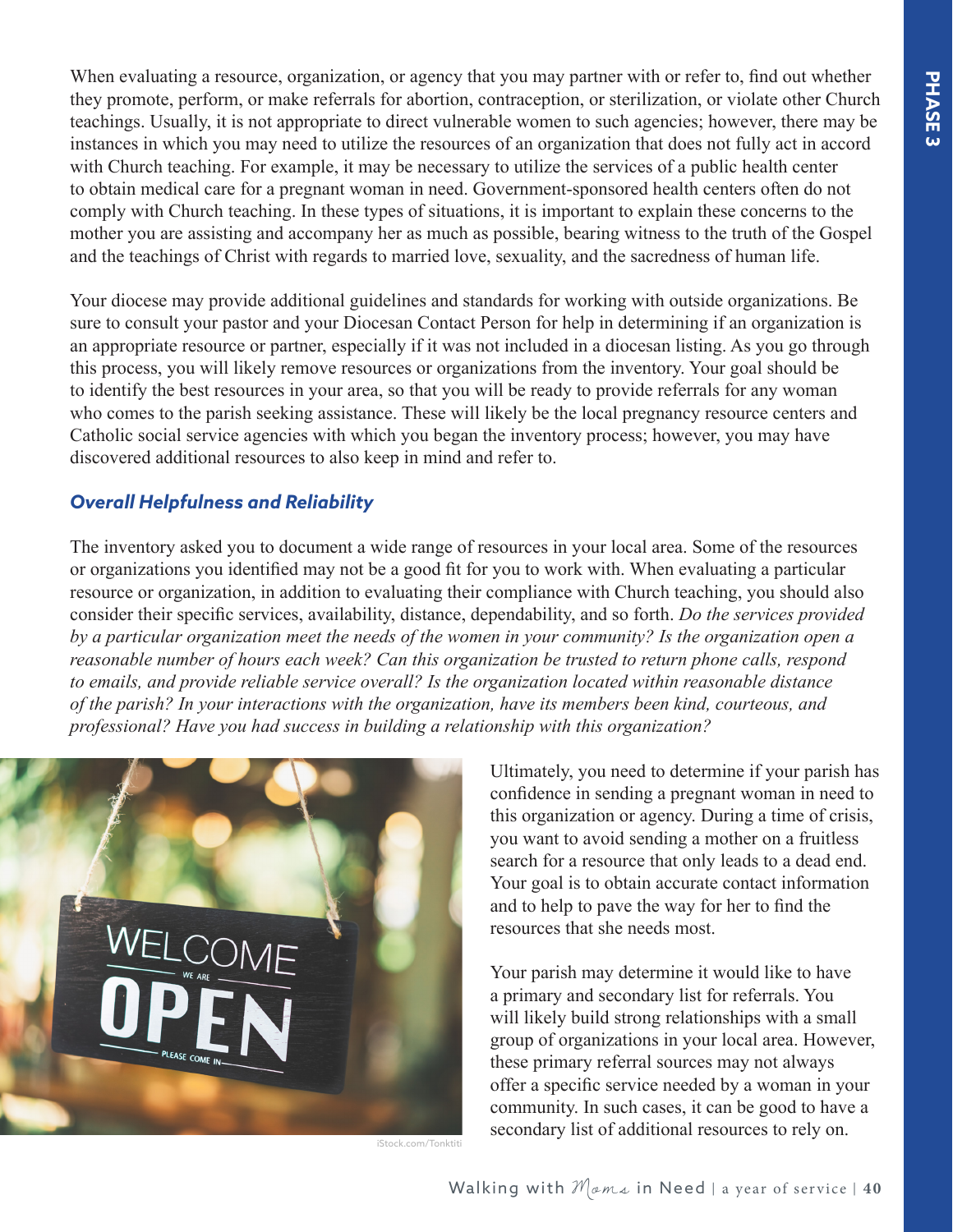## **IDENTIFYING GAPS IN RESOURCES**

Another key step in evaluating and assessing your inventory results is determining the specific needs and challenges of mothers in your local community and seeing whether the available resources match these needs. As part of the inventory process, your core team took time to put themselves in the shoes of a pregnant woman facing difficulties and imagined what challenges and obstacles she might encounter. Take some time to do so once again. Begin considering what gaps may exist between these needs and the resources that are readily available. Identify and discuss these gaps with your core team.

One of the simplest ways to identify gaps is to look at the fields left blank in your parish inventory, especially in the area of pregnancy-related resources. For example,



iStock.com/LumiNola

you may notice quite quickly that there are no maternity homes in your local area. Housing is a common obstacle for pregnant women in need. If housing also happens to be particularly difficult to find in your local area, this may be a large and pressing gap in available services that you'll want to highlight.

Some gaps may emerge as you evaluate each specific resource or organization. If you have already determined that some resources are not helpful or appropriate, this may reveal a gap. For example, if the nearest food pantry is over an hour away, this may present a challenge to a woman in need. You may determine that this is a gap that needs to be addressed by your local community. In later steps, you'll brainstorm possible solutions to addressing a gap like this.

You may also identify gaps within specific organizations that you hope to partner with. Your local area may have a great resource available, but that organization may struggle to maintain standard levels of service. Perhaps there is a volunteer shortage, or a lack of consistent donations. This may be a gap you want to identify and consider solutions to in later steps in this process.

#### **ASSESSING CURRENT COMMUNICATIONS REALITIES**

As part of the inventory process, your parish was asked about the methods and frequency of communicating pregnancy help resources. Together with your core team, take time to review the information you collected and get an overall picture of the communication realities in your local area. Your research may have revealed that you have wonderful resources available in your community; however, no one knows about them. Often one of the biggest challenges is getting the word out about what the Church or local community offers.

Take time to put yourself once again in the shoes of a pregnant woman in need. *How would she find out about the resources in your parish, diocese, and local community? What do your survey results reveal?* For example, maybe the local pregnancy center advertises regularly on Catholic radio. This is a great start! However, if the women you are hoping to serve aren't Catholic or are not listening to Catholic radio, they may not know such a wonderful pregnancy center exists.